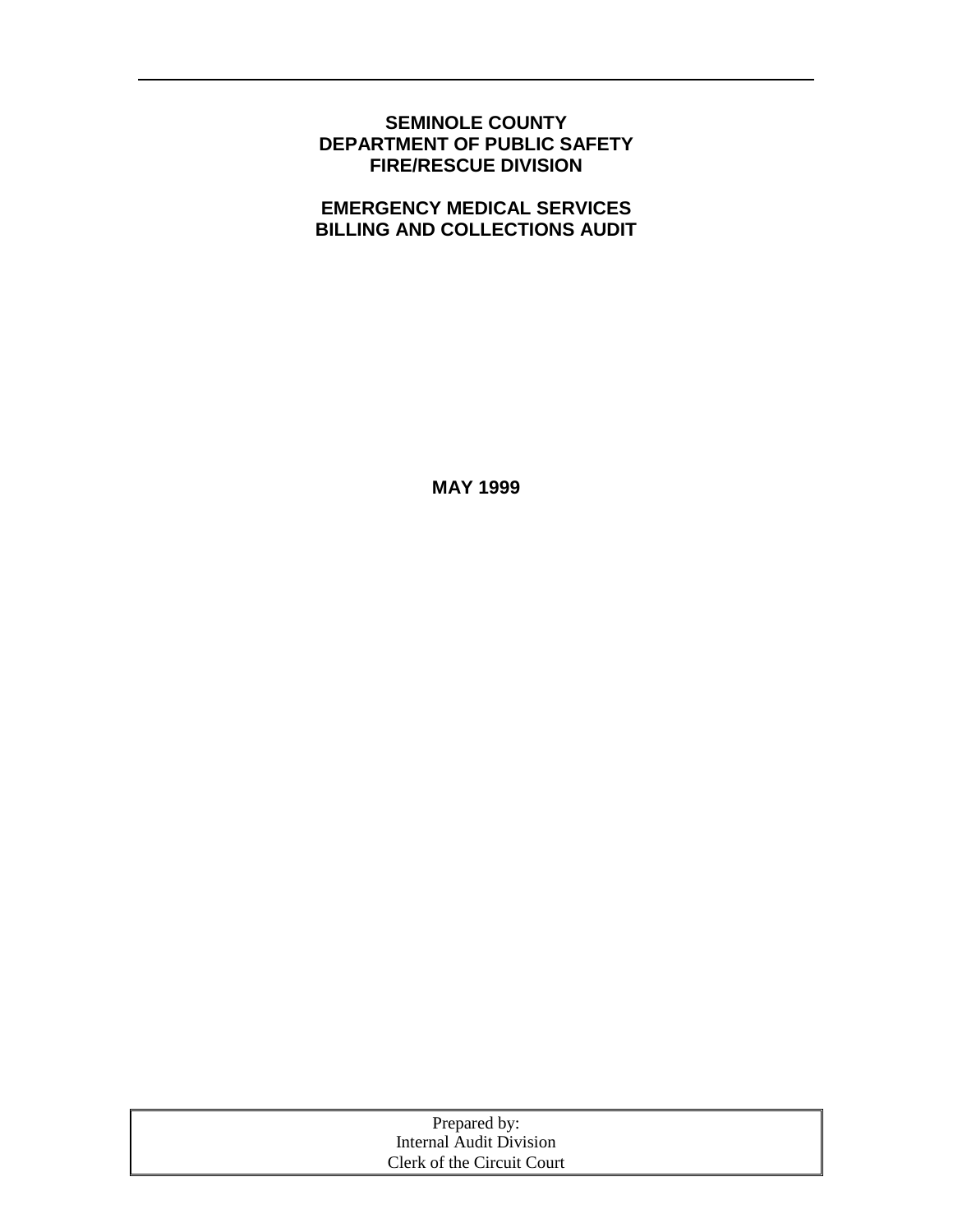May 3, 1999

The Honorable Carlton Henley, Chairman The Board of County Commissioners Seminole County, Florida 1101 East First Street Sanford, FL 32771

Dear Mr. Chairman:

 I am very pleased to present you with the attached audit of EMS billings and collections.

 The audit was performed from October 28, 1998 to December 11, 1998. We found that EMS/Fire/Rescue Division is complying with the terms of various resolutions; is providing necessary services to the citizens of Seminole County; and is demonstrating a commitment to continuously improving the program. As part of this commitment, the division will be publishing formal policies and procedures on or about July, 2000. The division is requesting that the Clerk's Office perform an annual audit to ensure compliance with these policies.

 I would like to thank the EMS/Fire/Rescue management team for their cooperation and assistance throughout the course of the audit. Their assistance was deeply appreciated. With warmest personal regards, I am

Most cordially,

 Maryanne Morse Clerk of the Circuit Court Seminole County

| Prepared by:               |  |
|----------------------------|--|
| Internal Audit Division    |  |
| Clerk of the Circuit Court |  |
|                            |  |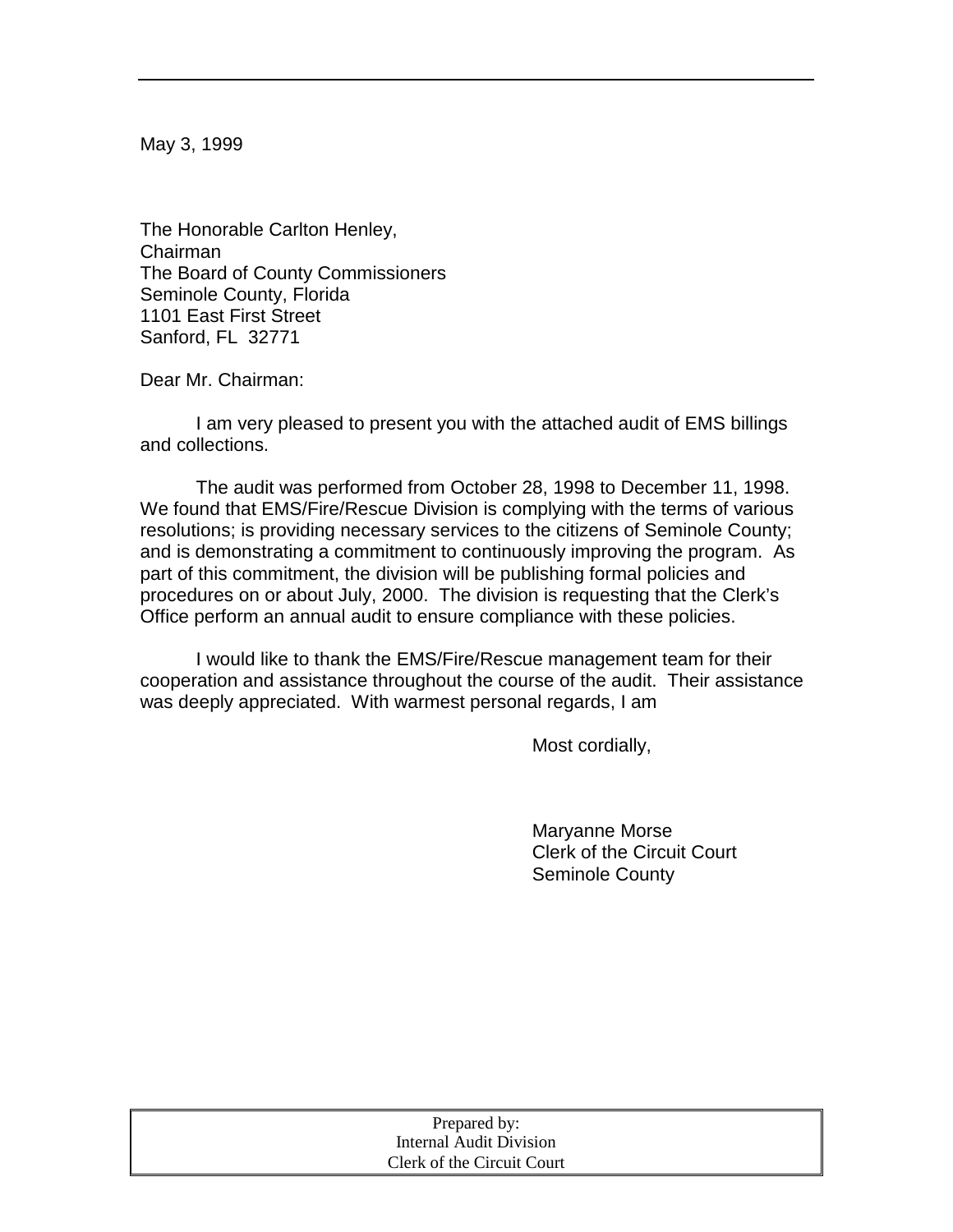# **DISTRIBUTION LIST**

BOARD OF COUNTY COMMISSIONERS Grant Maloy Randall Morris Dick Van Der Weide Carlton Henley Daryl McLain

## BOARD OF COUNTY COMMISSION RECORDS Sandra McCann

COUNTY MANAGER'S OFFICE Cynthia Coto

> PUBLIC SAFETY Ken Roberts

| Prepared by:               |
|----------------------------|
| Internal Audit Division    |
| Clerk of the Circuit Court |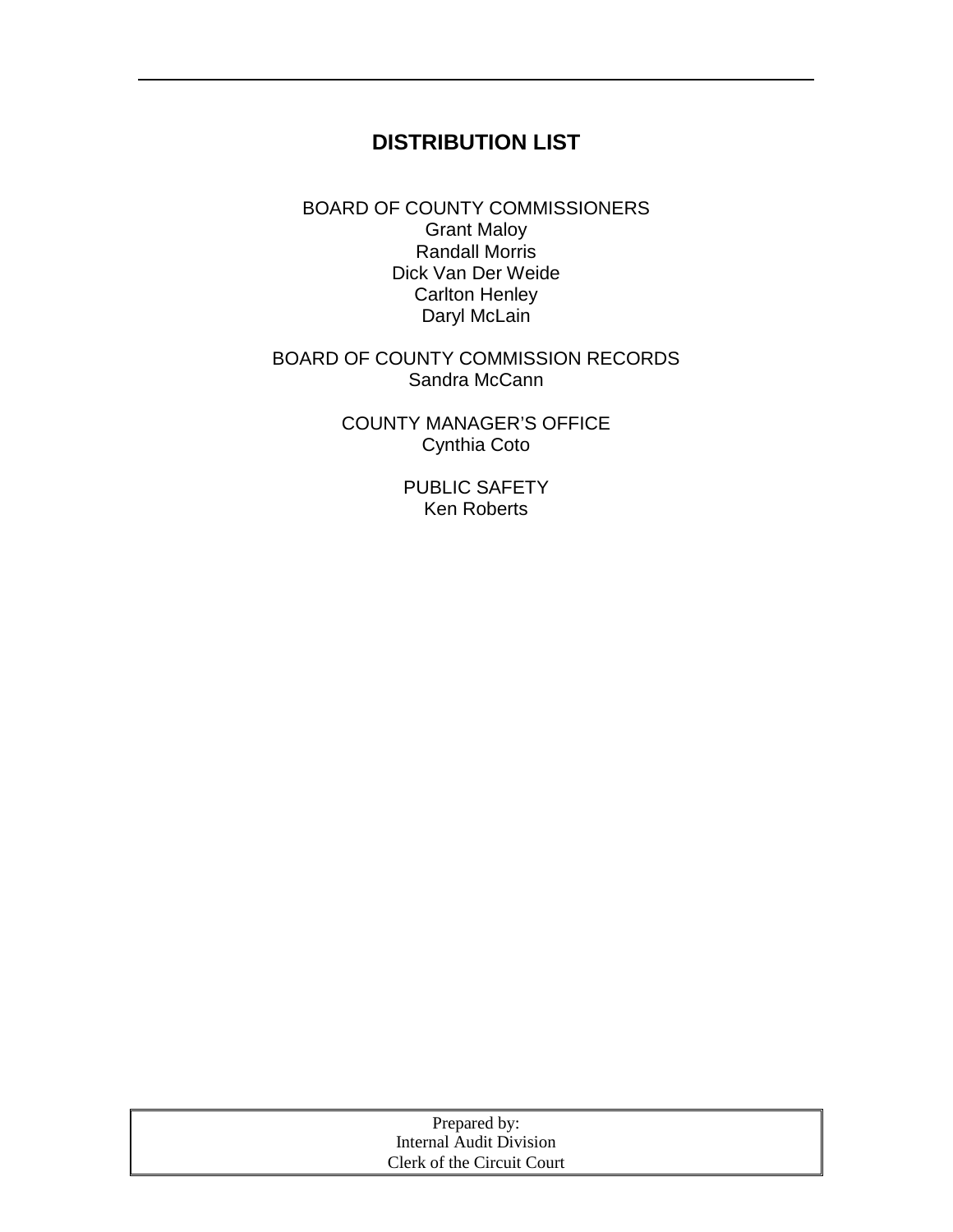# **TABLE OF CONTENTS**

|    | <b>Introduction</b>                                                      |
|----|--------------------------------------------------------------------------|
|    |                                                                          |
|    | <b>Findings and Recommendations</b>                                      |
|    | 1. No written policies exist specifying how adjustments should be made3  |
|    | 2. No policy exists specifying how long billing records should be kept 4 |
|    | 3. No policy exists specifying which management reports are required5    |
|    |                                                                          |
|    |                                                                          |
| 6. |                                                                          |

|                            | Prepared by:            |  |
|----------------------------|-------------------------|--|
|                            | Internal Audit Division |  |
| Clerk of the Circuit Court |                         |  |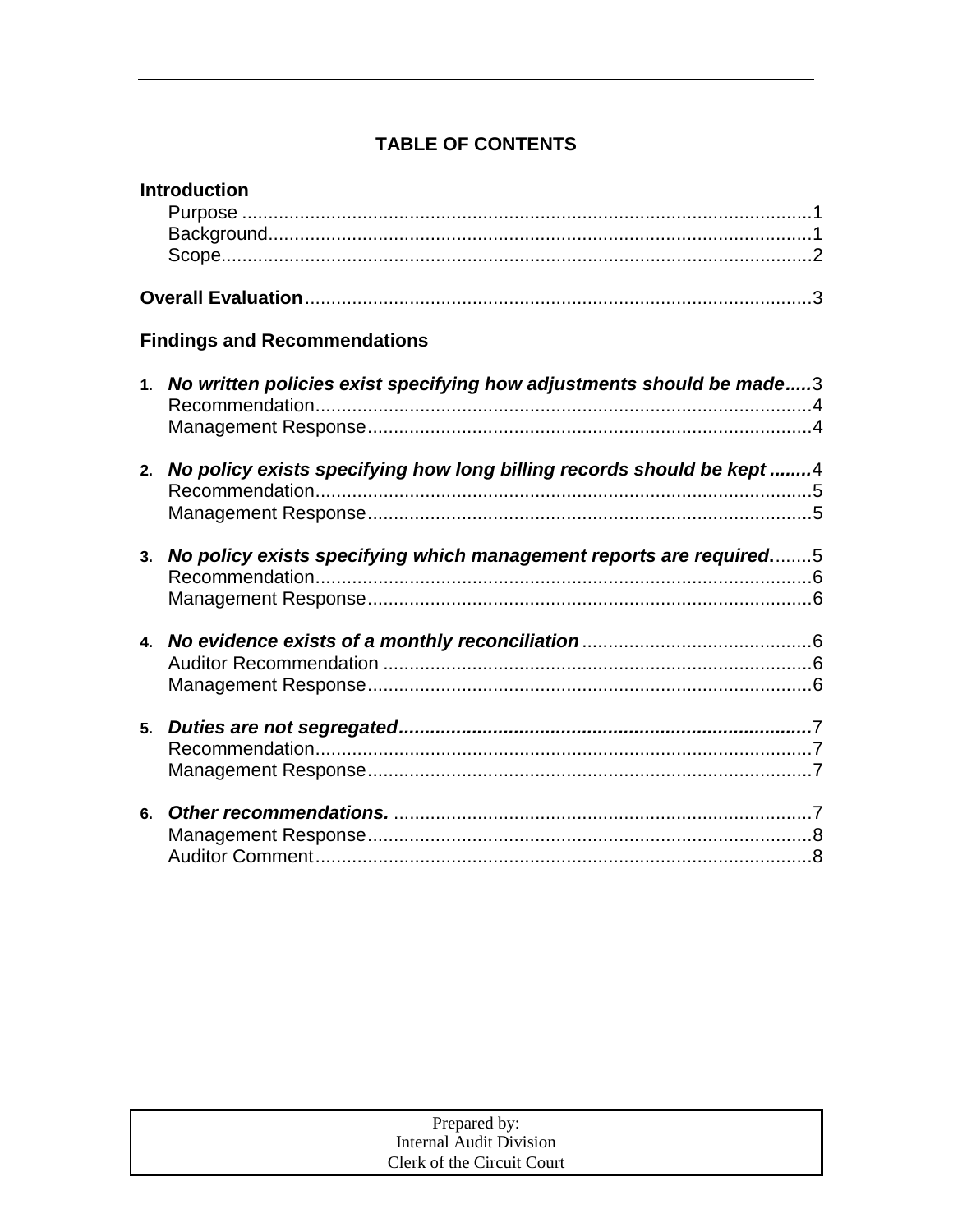## **SEMINOLE COUNTY DEPARTMENT OF PUBLIC SAFETY FIRE/RESCUE DIVISION**

## **EMERGENCY MEDICAL SERVICES BILLING AND COLLECTIONS AUDIT**

The Internal Audit Division of the Office of the Clerk of the Circuit Court has completed a review of the Emergency Medical Services Division's patient billing process. The director of the Public Safety Department had requested this audit.

### **PURPOSE**

The purpose of the review was to determine if the administrative controls over the billing and collection process are adequate and operating as intended in compliance with applicable laws, regulations, and other Seminole County policies and procedures. Specifically, the purpose of the review was to determine if patients being transported by ambulance were billed in accordance with Resolution No.97-R-147. In addition, the review assessed whether payments made by patients, or insurance companies, are recorded accurately and deposited in a timely manner.

## **BACKGROUND**

In February 1997, the Board of County Commissioners directed the Purchasing Division of the Office of Fiscal Services to solicit bids for ambulance transport services. The Seminole County Fire Rescue Division was invited to bid the contract under the same rules that apply to the privately owned ambulance service companies.

Following a review of all proposals, and several public hearings, the Project Review Committee recommended to the BCC that the Seminole County Fire Rescue Division be awarded the ambulance service duties. To ensure that all contractors and bids were evaluated fairly, the BCC subsequently contracted with Deloitte & Touche, Certified Public Accountants, to analyze the costs associated with the Seminole County EMS/Fire Rescue Division.

On June 24, 1997, following a series of additional public hearings, the BCC signed Resolution No. 97-R-147, directing the Seminole County EMS Fire Rescue Division to begin providing ambulance transport services in the unincorporated areas of Seminole County and municipal areas in which a private provider had previously provided services. The BCC Resolution provided that patients would be charged a fee of \$280 per ambulance transport. In addition, a fee of \$6.00 per loaded mile was to be added to patients transported to facilities located outside of Seminole and Orange Counties.

| Prepared by:               |  |
|----------------------------|--|
| Internal Audit Division    |  |
| Clerk of the Circuit Court |  |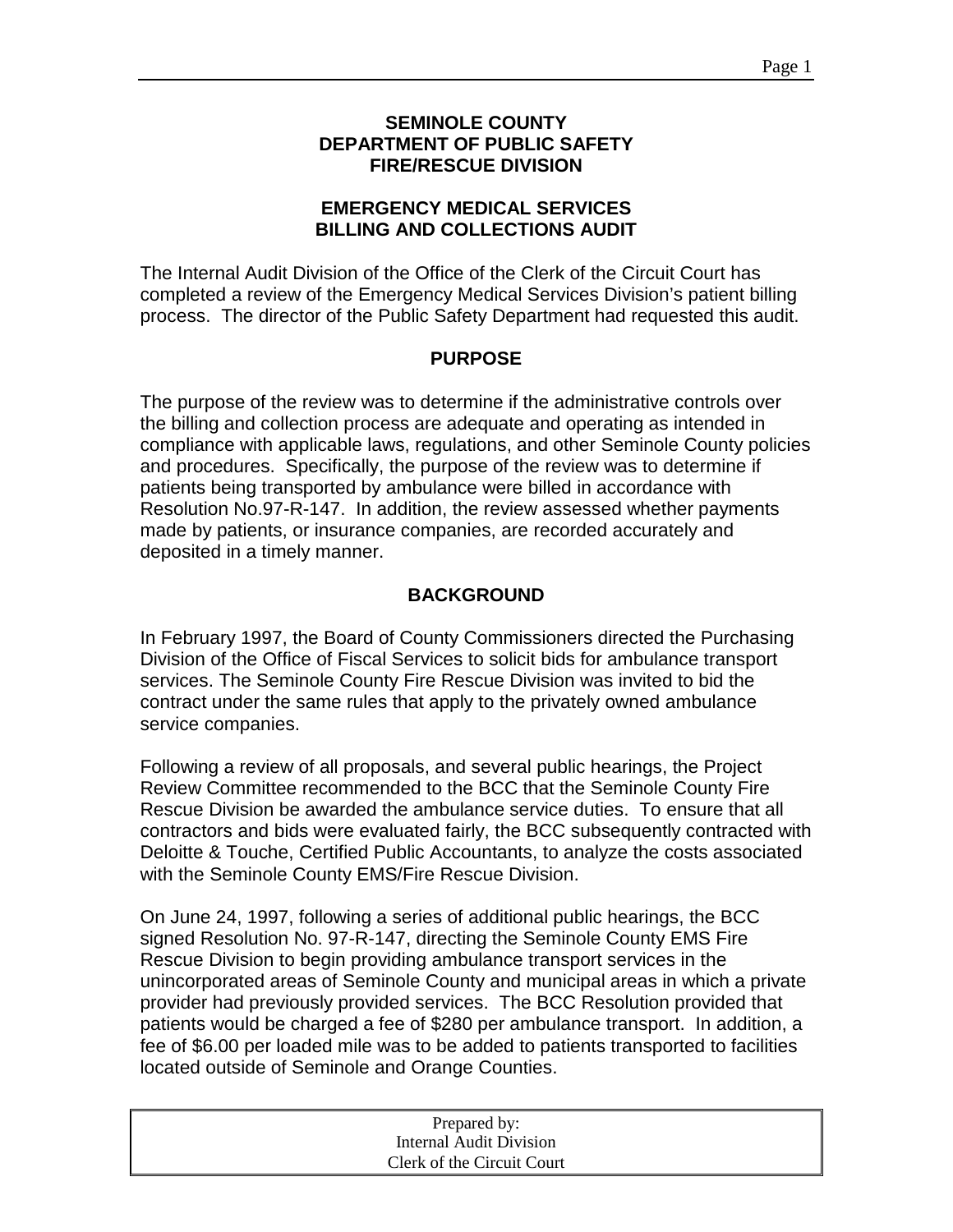The Seminole County Public Safety Department in May 1997 proposed to the BCC that an outside billing contractor, with expertise in EMS billing practices, be retained to process all claims to third-party payers, private pay patients, special contracts and to entities or agencies requiring special payment arrangements.

On July 22, 1997, Seminole County contracted with Regional Emergency Services, a Delaware Limited Partnership, doing business in Mount Dora, Florida to provide these services; specifically to submit all claims, issue monthly reports to county management, and to process payments. The contract was for oneyear period; the county opted not to renew the contract.

On July 8, 1998, the Purchasing Division agreed to "piggyback" Orange County's contract with Medical Claims Processors Group, Inc. until the BCC could award a formal contract to the company in October 1998. That contract stated that the Medical Claims Processors Group, Inc. was to be paid up to \$4.90 per case.

### **SCOPE**

The scope of this audit included a review of EMS billing and collection records from July 17, 1997 to September 30, 1998. During that time records indicate that the County transported approximately 6,700 patients to the hospital or medical facility; services with an estimated billing value of \$1.9 million. All source documents related to the billing and collection process were subject to review.

The audit included:

- Review of the procedures being used to ensure compliance with the BCC Resolution No. 97-R-147 and compliance with established purchasing policies and procedures, Florida State Statutes, and other applicable government regulations;
- Review of internal controls to ensure that all ambulance transport patients and customers are billed correctly, in the right amount and at the right rate, and in a timely manner;
- Review of billing records for accuracy and timeliness;
- Review of the terms and conditions of the contract issued to Regional Emergency Services, Inc.;
- Review of billing contractor records to ensure that contractor is complying with terms and conditions of the contract;
- Interviews of key personnel; and,
- Other such review procedures considered necessary in the circumstances.

| Prepared by:               |  |
|----------------------------|--|
| Internal Audit Division    |  |
| Clerk of the Circuit Court |  |
|                            |  |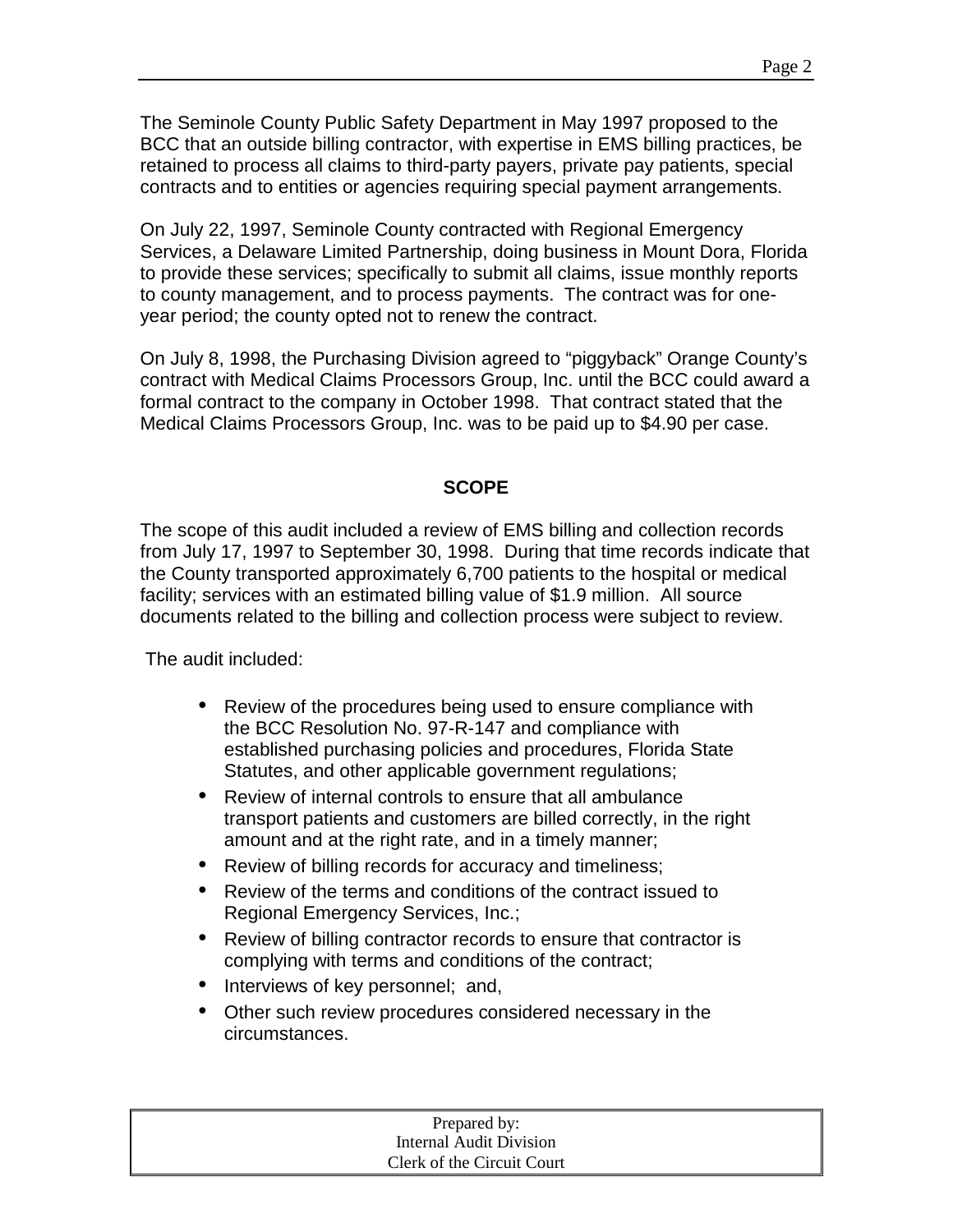The scope of this audit did not include those billing services performed by the new billing contractor, Medical Claims Processor Group, Inc. The director of Public Safety requested that an audit of this company be deferred. Fieldwork began October 28, 1998, and was completed on December 11, 1998. The audit was performed by Bill Carroll.

## **OVERALL EVALUATION**

It is our opinion that the EMS/Fire Rescue Division is complying with the terms and conditions of the various BCC resolutions; is providing adequate and necessary services; and has demonstrated a commitment to continuously improving the program. We found that administrative controls for the billing and collection process within the EMS/Fire Rescue Division are adequate and operating in accordance with applicable laws and regulations.

We found, however, that we could not rely, with any degree of assurance, upon the management reports furnished by Regional Emergency Services, Inc. The reports that we reviewed were inconsistent and incomplete. We were unable to follow the audit trail from one monthly report to the next. Also, no evidence exists to indicate that monthly reconciliation was ever performed to ensure that all information furnished by the County was being accounted for in accordance with generally accepted accounting procedures.

At the time we conducted this audit, the county was in the process of transferring billing responsibility from one billing contractor to another. In our opinion, the county should require this new billing company to physically locate a "claims processor" in the Public Safety's administration building. This will serve to expedite the billing process, save time in addressing problems, may eliminate some of the duplication in the record-keeping requirements, and secure patient billing files, management reports will be more readily available, and Public Safety will exercise more direct control over the program.

Policies and procedures should be published to ensure that the staff and the contractor perform their assignments consistently in accordance with management's wishes. Examples of where we believe policies should be adopted are included in the report that follows.

# **FINDING NO. 1**

### **No written policies or procedures exist specifying how adjustments to account balances ("write offs") should be made.**

Specific actions to be taken by the billing company when writing off a bad debt. In transporting approximately 7,000 patients per year, the county has the potential of generating roughly \$2 million dollars in billings each year. The

| Prepared by:               |  |
|----------------------------|--|
| Internal Audit Division    |  |
| Clerk of the Circuit Court |  |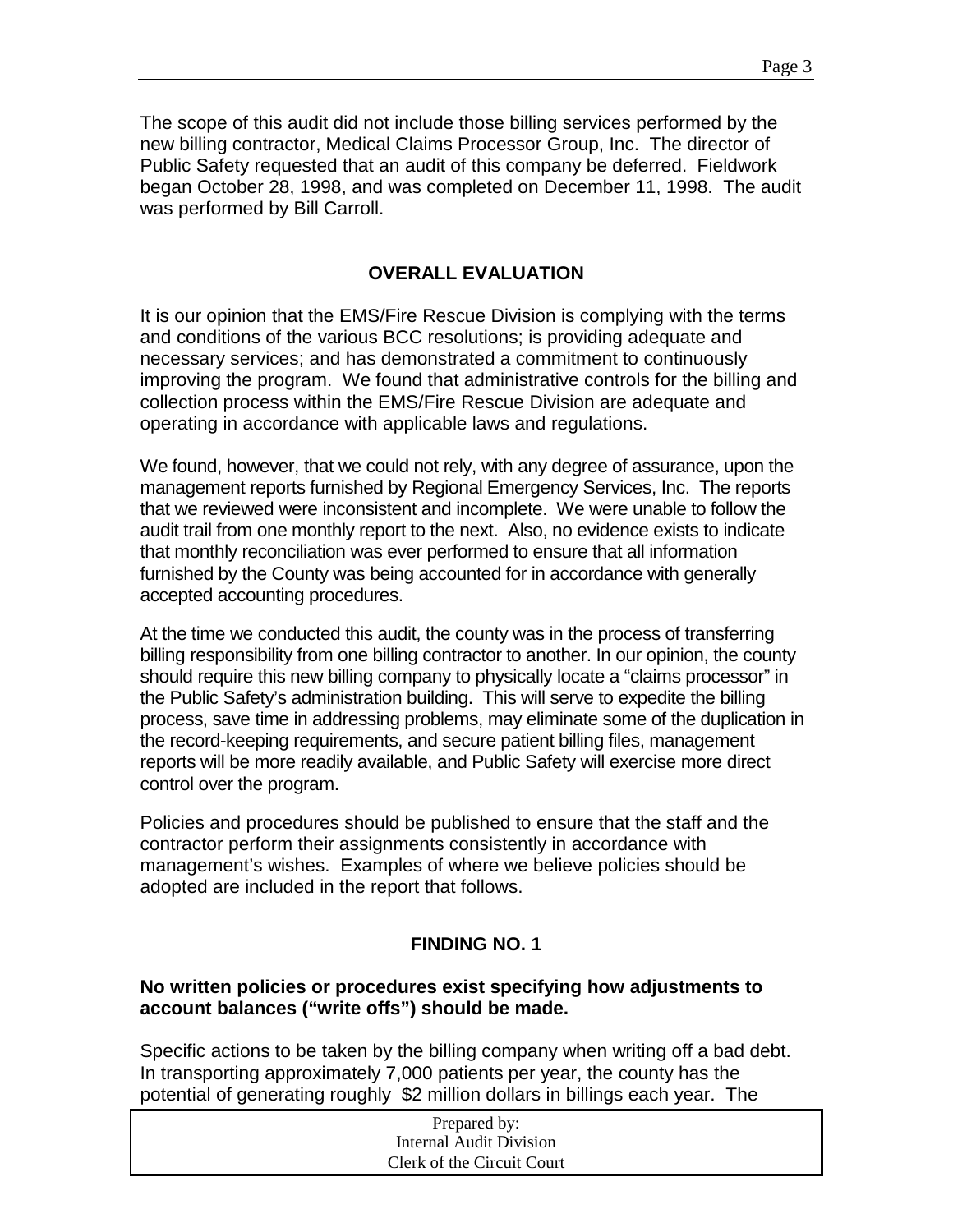county concedes that some (forty percent to fifty percent) of the money might never be collected. In fact, some insurance policies (i.e. Medicare, Medicaid, and private insurance companies) only pay a certain portion of the amount owed; the balance becomes the patient's responsibility; some pay in full, some pay a little each week, some ignore the obligation. Making adjustments on a regular basis ensure that the county's books are accurate and complete. Without a policy, there is an opportunity for either writing accounts off prematurely or not writing accounts off in a timely and consistent manner.

## **Recommendation**

A policy and procedure should be developed that specifically defines the actions to be taken on accounts overdue or written off. (It is to management's advantage to determine as soon as possible what accounts are not collectible and what accounts should be referred to a collection agency.)

Staff and the billing company should include a memorandum in the files to support the decision for write-off. We do not recommend that the billing company be granted authority to write-off any account unilaterally. Also, if the county elects to transfer these balances to an outside collection agency, then, a procedure should address how the cash recoveries will be controlled.

## **Management Response**

Policies and procedures regarding the billing and collection process will be published on or about July 2000. In addition, to coincide with the published policies, the division is requesting that the Clerk's Office perform an annual audit to ensure compliance with these policies. The first audit should be scheduled for on or about July 2000.

# **FINDING NO. 2**

## **No policy exists specifying how long billing and collection records should be kept.**

The county does not define how long certain types of records should be maintained. Some reports are simply discarded after the staff has finished using them; others are filed away. The following two examples illustrate the need for a policy on record retention.

• At the end of each workday, the 911-shift supervisor prepares a listing (Transport Information Tracking Form) of all the telephone calls that resulted in transporting a citizen by ambulance. These calls are logged so that the County can bill for the ambulance service. Another employee then reviews the list to ensure that the list is all-inclusive. A third employee copies information from the list onto a spreadsheet. **The 911-**

| Prepared by:               |  |
|----------------------------|--|
| Internal Audit Division    |  |
| Clerk of the Circuit Court |  |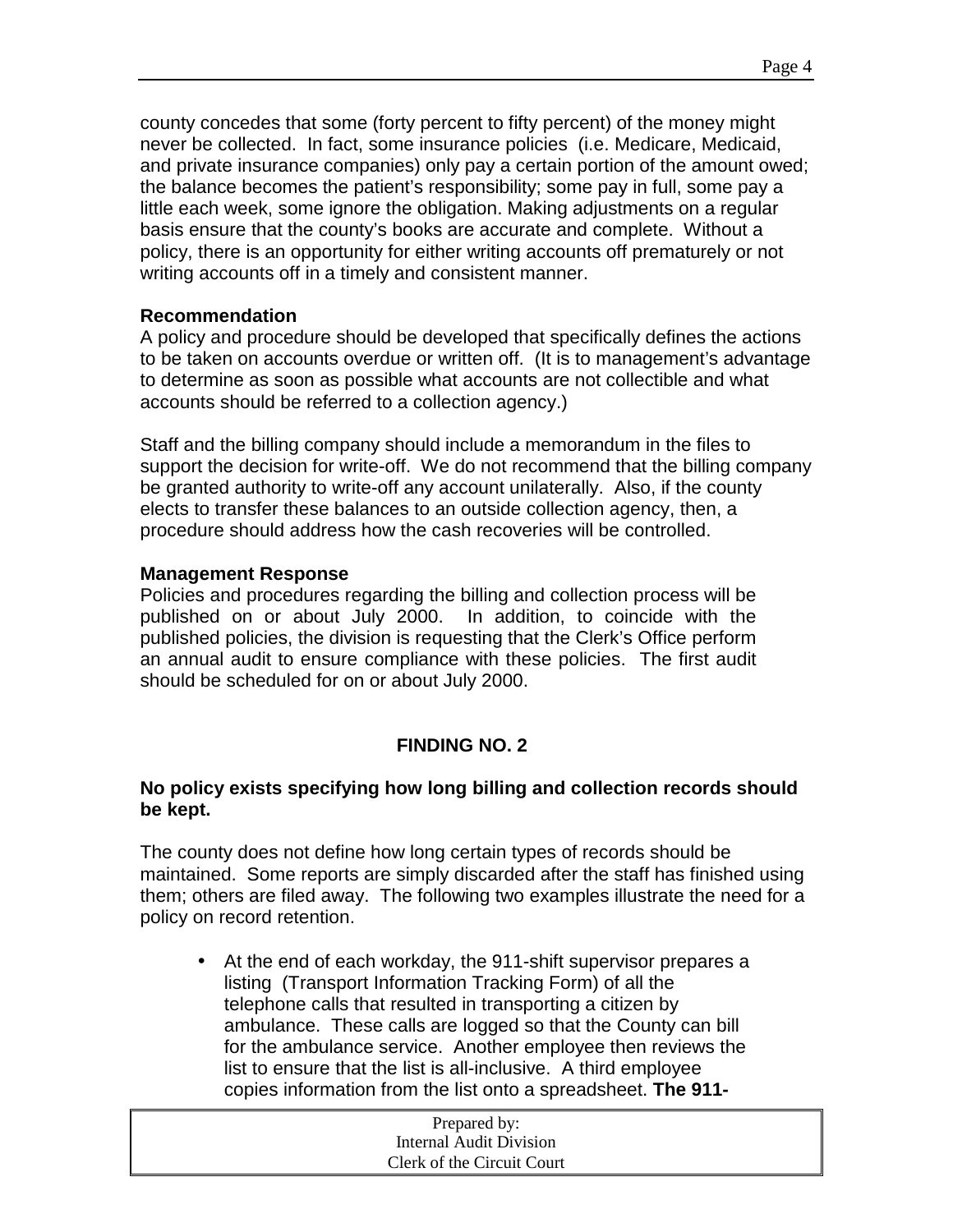## **shift supervisor's listing is then discarded. Thus, part of the audit trail is lost**; **and,**

• We noted that the billing contractor no longer furnishes a monthly patient aging report as of April 1998. The purpose of this aging report is to furnish Public Safety management with information with respect to the amounts being collected or not collected and also to gauge the effectiveness of its collection efforts, and to provide a basis for establishing provisions for uncollectible accounts. A written policy will ensure that billing and collection records are maintained in a consistent manner.

## **Recommendation**

Establish a policy that specifies retention of certain billing and collection records. It is our suggestion that the policy prescribes that no records or reports should be discard at least until an audit is performed.

### **Management Response**

Refer to Management Response for Finding No. 1.

# **FINDING NO. 3**

#### **No policy or procedure exist which specifies which management reports are required each month from the contractor and which are required from the staff; or how those reports are to be used.**

We could not rely on the management reports furnished by Regional Emergency Services, Inc., the billing company. The reports were not consistent from month to month, and therefore we were not able to follow the audit trail from one month to the next. We noted that the EMS/Fire Rescue Division was developing its own management reports. Some of the reports being created by the staff might already be available from the billing company's database. A procedure that requires a standard set of reports each month ensures that the monthly reports are easy to follow, understand, and evaluate.

| Prepared by:               |
|----------------------------|
| Internal Audit Division    |
| Clerk of the Circuit Court |
|                            |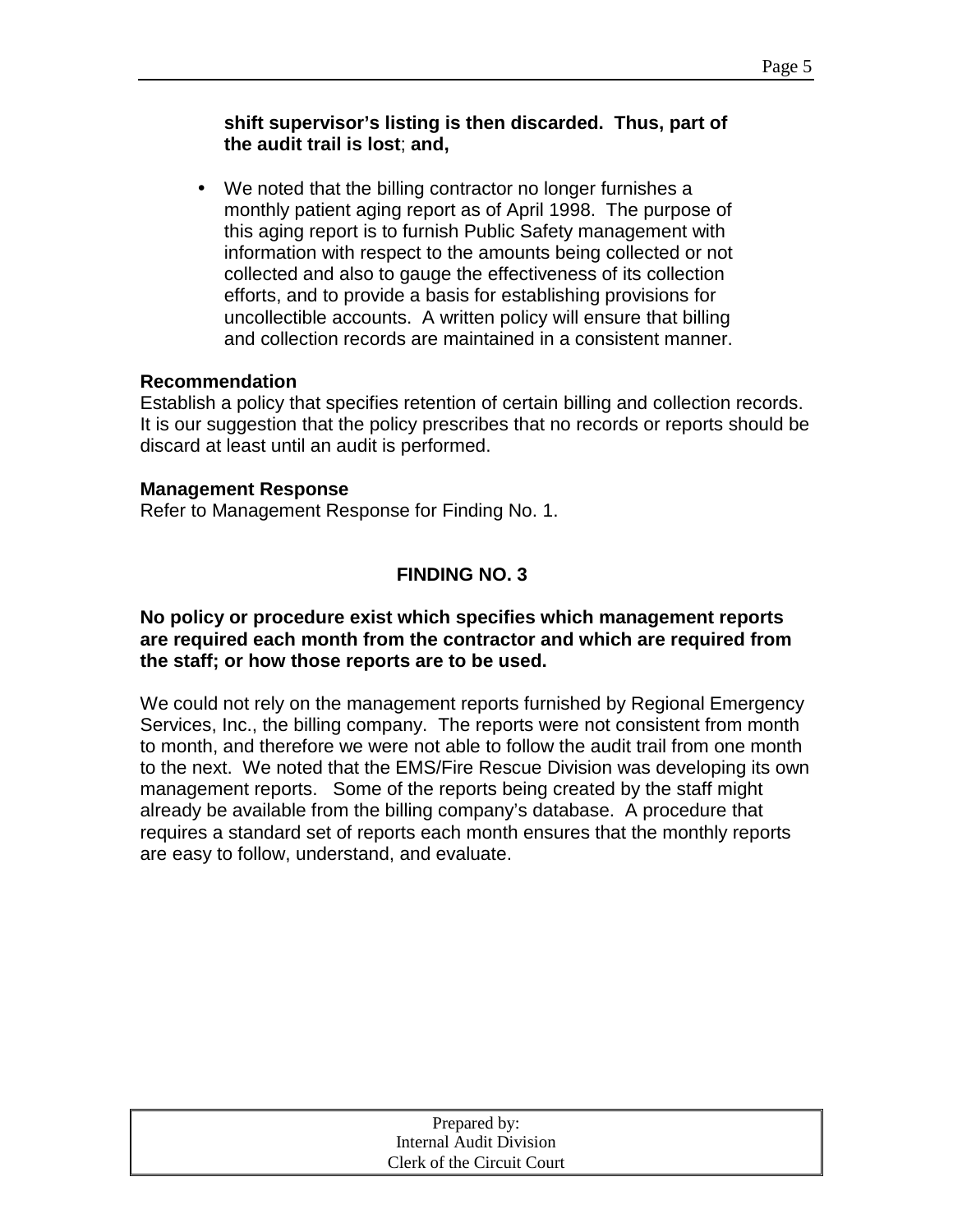#### **Recommendation**

Establish a policy and procedure that specifies which management reports are required each month; and includes procedures for how those reports are to be used.

#### **Management Response**

Refer to Management Response for Finding No. 1.

# **FINDING NO. 4**

#### **No evidence exists to indicate that the billing contractor was performing a monthly reconciliation.**

To ensure that all information furnished by the County is being accounted for in accordance with generally accepted accounting procedures; it is necessary to perform reconciliation each month. We would expect the contractor to furnish on a monthly basis a report that would include opening balances from the previous month, new incident reports received from the current month, a total number of incident reports that are pending, account adjustments for the current month. This activity should be in balance with the County's records.

On more than one occasion the EMS/Fire/Rescue Division sent letters to the billing contractor asking for explanations as to why certain patients had not been billed. For example, on 13 July 1997, the Deputy Fire Chief wrote a letter to the billing contractor (RES) asking why certain patients were not included in the billing reports. Only after the contractor received this letter, were these charges billed.

Another reason the contractor was not always in balance with the County is timing. The contractor was recording the revenue based on the accrual method of accounting: posting the receivables based on the date of the incident. The County, on the other hand, is recording receivables based on when the incident was physically billed to the insurance company.

#### **Recommendation**

A policy should require the billing company to provide the County with a reconciliation each month that demonstrates that all incident reports, all payments, all credits, adjustments, and pending items are being accounted for in accordance with sound accounting procedures.

#### **Management Response**

Refer to Management Response for Finding No. 1.

| Prepared by:               |  |
|----------------------------|--|
| Internal Audit Division    |  |
| Clerk of the Circuit Court |  |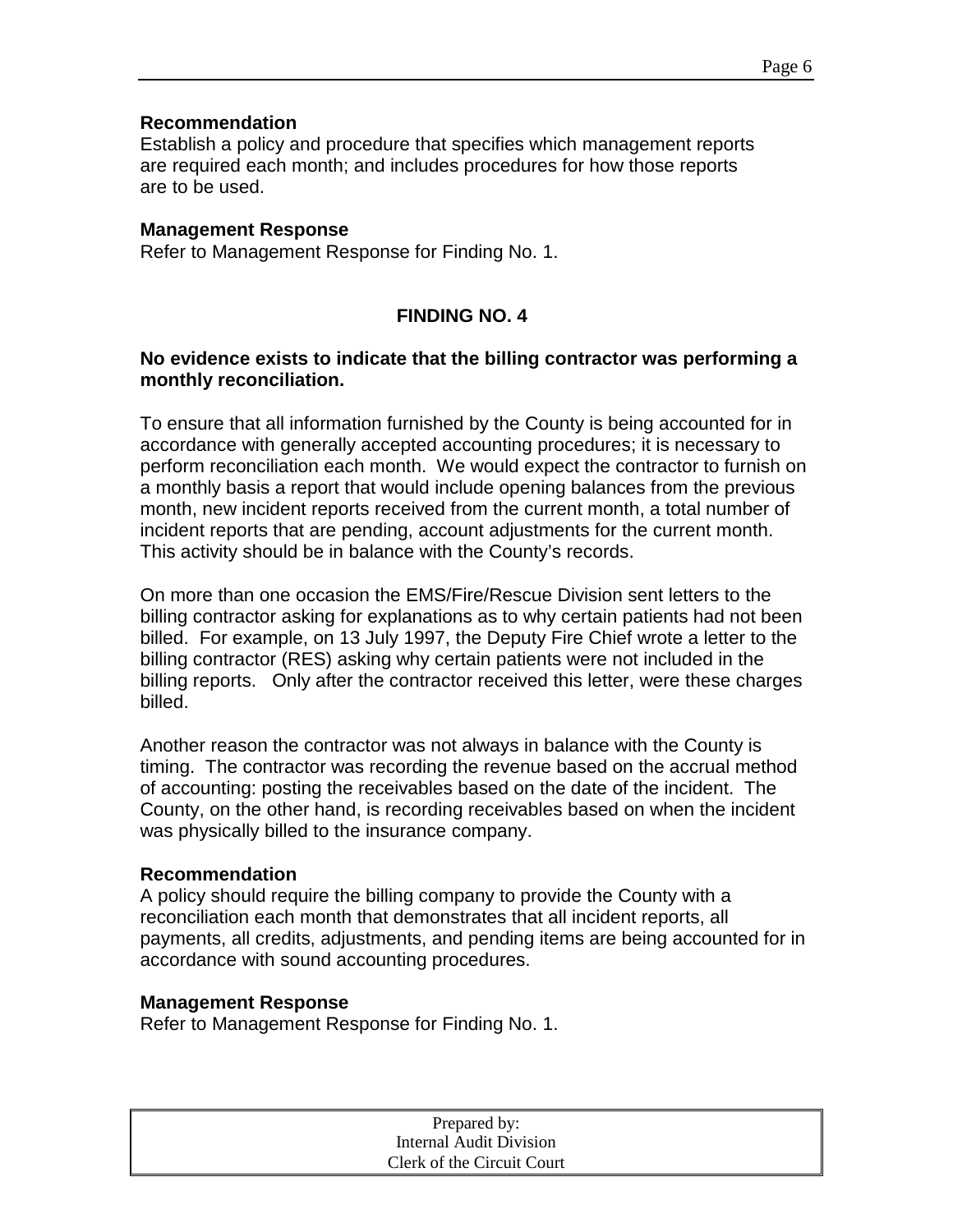#### **FINDING NO. 5**

#### **Duties are not adequately segregated.**

The EMS/Fire/Rescue Division has one employee who performs a variety of tasks. That one employee maintains a record of all the incident reports, works with the supervisors to ensure that all incident reports are received in a timely and accurate manner, process requests for refunds, receives payments to be applied to customer accounts, interacts with the billing company and handles telephone calls from citizens. Duties are not segregated.

However, the records in the EMS/Fire Rescue Division provide for an adequate audit trail as each refund is clearly identified and recorded and in balance with the records maintained by County Finance.

#### **Recommendation**

Establish a written procedure on how refunds are to be processed (approved), how receipts are to be issued; and to provide for segregation of those two duties. To further segregate duties, the duty of receiving payments from insurance companies and patients should be transferred to another employee.

#### **Management Response**

Refer to Management Response for Finding No. 1.

### **OTHER RECOMMENDATIONS**

On several occasions the EMS/Fire Rescue Division has either sent letters or telephoned the billing contractor asking for explanations as to why certain patients had not been billed, or why some patients were not billed in a timely manner. Because the billing company was not in the same building, there were delays in getting answers to questions. There also were delays in billing because files had to be physically transported from one location to another.

When the County was ready to transfer responsibility to a new contractor, it had to formally request for its records in writing, and send an employee to pick up the records.

There are many reasons to require the billing company to physically locate a "claims processor" to Public Safety's administration building. Having the billing company representative in the same building as the Public Safety staff serves to expedite the billing process.

County management should either ask the new billing company to physically locate a "claims processor" to Public Safety's Administration Building or as an alternative action consider processing the claims in-house.

| Prepared by:               |  |
|----------------------------|--|
| Internal Audit Division    |  |
| Clerk of the Circuit Court |  |